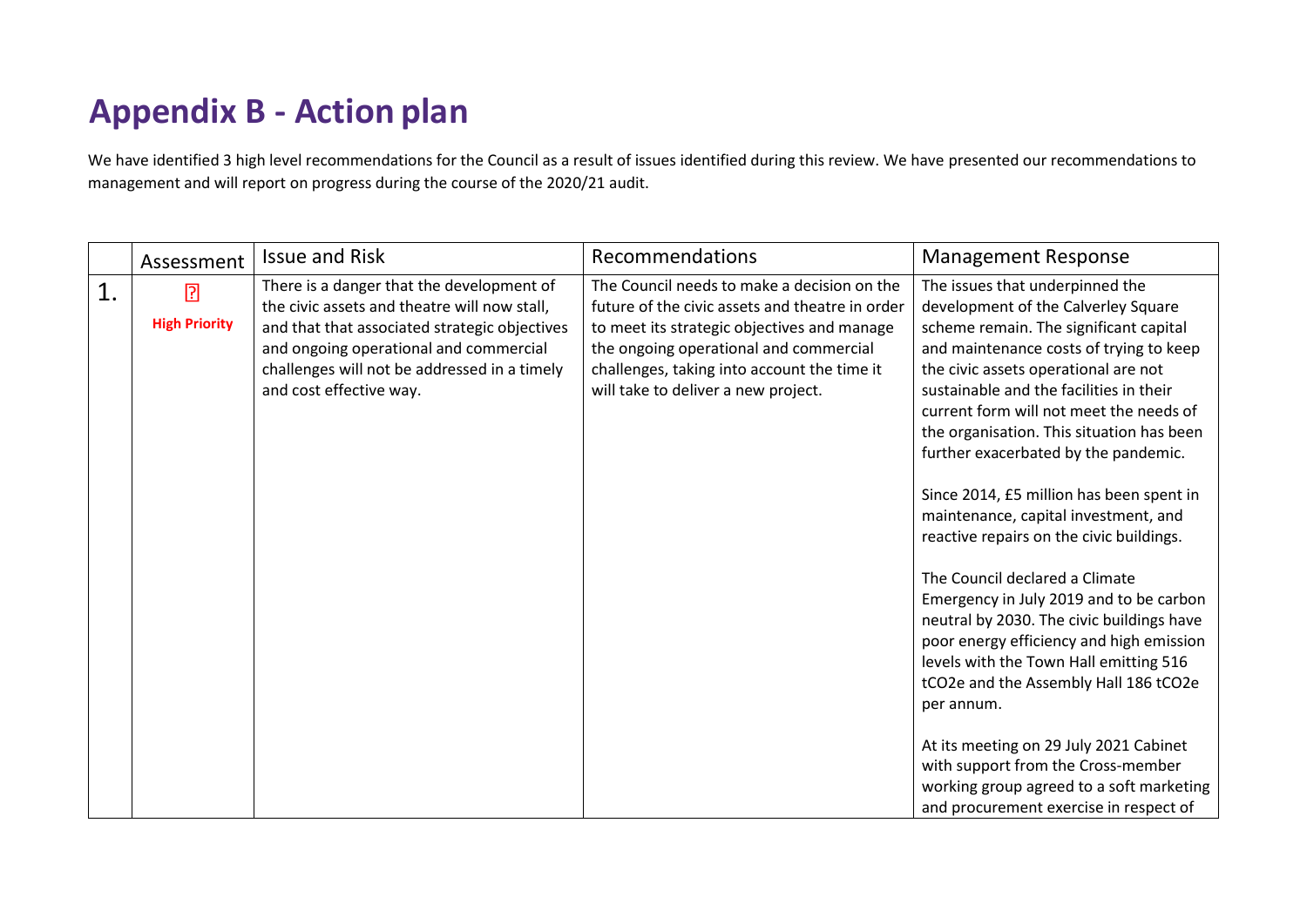|    |                                                    |                                                                                                                                                                                                                                                   |                                                                                                                                                                                        | the Town Hall to secure a partner to<br>deliver co-working space.<br>A clear political decision is still required<br>on whether the Borough should provide<br>a theatre and if so in what form.                                                                                                                                                                                                                                                                                                                                                                                                                                                               |
|----|----------------------------------------------------|---------------------------------------------------------------------------------------------------------------------------------------------------------------------------------------------------------------------------------------------------|----------------------------------------------------------------------------------------------------------------------------------------------------------------------------------------|---------------------------------------------------------------------------------------------------------------------------------------------------------------------------------------------------------------------------------------------------------------------------------------------------------------------------------------------------------------------------------------------------------------------------------------------------------------------------------------------------------------------------------------------------------------------------------------------------------------------------------------------------------------|
| 2. | $\overline{R}$<br><b>Medium</b><br>priority        | For longer term projects, there is a risk that<br>the public mandate becomes overly reliant<br>on the political situation of the<br>administration, making it more difficult to<br>establish a cross party consensus.                             | For future projects, the Council should<br>consider other forms of public consultation<br>at an early stage to provide a mandate that<br>is less dependent on the political landscape. | The project was subject to Full Council<br>approval at each 'RIBA' stage.<br>The Overview and Scrutiny Committee<br>established a Consultation and<br>Engagement Task and Finish Group to<br>look at and report on this matter.<br>A Framework for Major Projects has<br>been produced by the Independent<br>Members of the Audit and Governance<br>Committee for future use by the<br>Council's Programme Management<br>Office. This will include a Member<br>Oversight Panel to ensure more<br>involvement and understanding of live<br>project management reports associated<br>with major projects which is now taking<br>place for other major projects. |
| 3. | $\overline{R}$<br><b>Medium</b><br><b>Priority</b> | The design of a complex project with distinct<br>elements incorporated under a single<br>planning and procurement decision may<br>restrict the options available to proceed with<br>some elements, if other elements are<br>delayed or cancelled. | The Council should consider whether a more<br>modular approach to project phases would<br>provide more flexibility in future.                                                          | A similar conclusion was reached by the<br>Cross-Party working group in their report<br>which was approved by Full Council.<br>There were benefits in developing the<br>Calverley Square scheme as one<br>comprehensive development in terms of<br>planning and to achieve better value                                                                                                                                                                                                                                                                                                                                                                       |